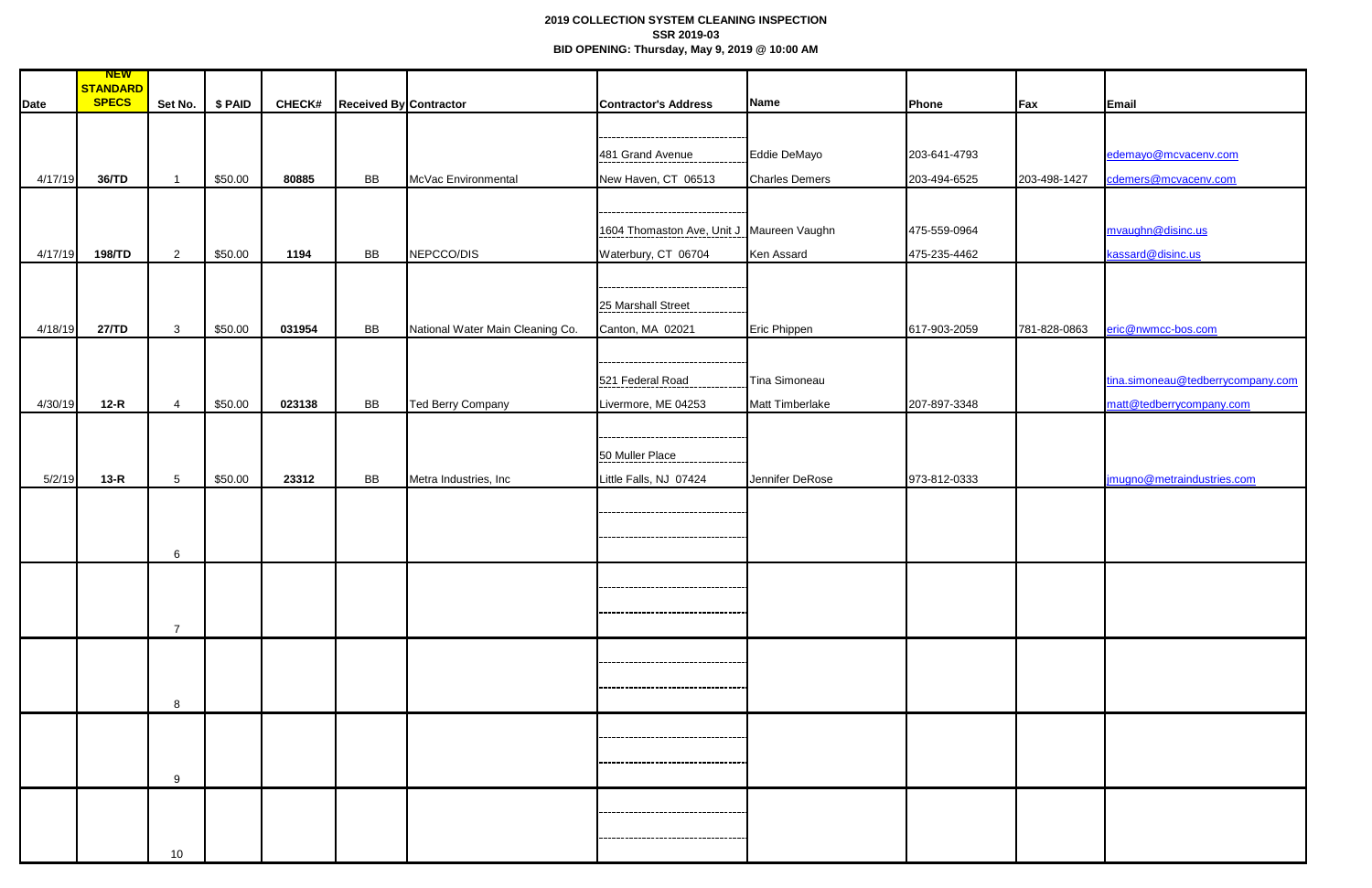## **2019 COLLECTION SYSTEM CLEANING INSPECTION SSR 2019-03 BID OPENING: Thursday, May 9, 2019 @ 10:00 AM**

|      | <b>NEW</b>   |    |                 |                                      |                                      |             |       |                 |       |
|------|--------------|----|-----------------|--------------------------------------|--------------------------------------|-------------|-------|-----------------|-------|
|      | STANDARD     |    |                 |                                      |                                      |             |       |                 |       |
| Date | <b>SPECS</b> |    | Set No. \$ PAID | <b>CHECK#</b> Received By Contractor | <b>Contractor's Address</b>          | <b>Name</b> | Phone | $\mathsf{F}$ ax | Email |
|      |              |    |                 |                                      |                                      |             |       |                 |       |
|      |              |    |                 |                                      | -----------------------------------  |             |       |                 |       |
|      |              |    |                 |                                      |                                      |             |       |                 |       |
|      |              |    |                 |                                      | -----------------------------------  |             |       |                 |       |
|      |              | 11 |                 |                                      |                                      |             |       |                 |       |
|      |              |    |                 |                                      |                                      |             |       |                 |       |
|      |              |    |                 |                                      | ---------------------------------    |             |       |                 |       |
|      |              |    |                 |                                      |                                      |             |       |                 |       |
|      |              |    |                 |                                      | -----------------------------------  |             |       |                 |       |
|      |              | 12 |                 |                                      |                                      |             |       |                 |       |
|      |              |    |                 |                                      |                                      |             |       |                 |       |
|      |              |    |                 |                                      |                                      |             |       |                 |       |
|      |              |    |                 |                                      |                                      |             |       |                 |       |
|      |              |    |                 |                                      | ----------------------------------   |             |       |                 |       |
|      |              | 13 |                 |                                      |                                      |             |       |                 |       |
|      |              |    |                 |                                      |                                      |             |       |                 |       |
|      |              |    |                 |                                      | ----------------------------------   |             |       |                 |       |
|      |              |    |                 |                                      |                                      |             |       |                 |       |
|      |              |    |                 |                                      | ---------------------------------    |             |       |                 |       |
|      |              | 14 |                 |                                      |                                      |             |       |                 |       |
|      |              |    |                 |                                      |                                      |             |       |                 |       |
|      |              |    |                 |                                      | ------------------------------------ |             |       |                 |       |
|      |              |    |                 |                                      |                                      |             |       |                 |       |
|      |              |    |                 |                                      | -------------------------            |             |       |                 |       |
|      |              | 15 |                 |                                      |                                      |             |       |                 |       |
|      |              |    |                 |                                      |                                      |             |       |                 |       |
|      |              |    |                 |                                      | -----------------------------------  |             |       |                 |       |
|      |              |    |                 |                                      |                                      |             |       |                 |       |
|      |              |    |                 |                                      | ----------------------------------   |             |       |                 |       |
|      |              | 16 |                 |                                      |                                      |             |       |                 |       |
|      |              |    |                 |                                      |                                      |             |       |                 |       |
|      |              |    |                 |                                      |                                      |             |       |                 |       |
|      |              |    |                 |                                      |                                      |             |       |                 |       |
|      |              |    |                 |                                      | -----------------------------------  |             |       |                 |       |
|      |              | 17 |                 |                                      |                                      |             |       |                 |       |
|      |              |    |                 |                                      |                                      |             |       |                 |       |
|      |              |    |                 |                                      | ------------------------------------ |             |       |                 |       |
|      |              |    |                 |                                      |                                      |             |       |                 |       |
|      |              |    |                 |                                      | ------------------------------------ |             |       |                 |       |
|      |              | 18 |                 |                                      |                                      |             |       |                 |       |
|      |              |    |                 |                                      |                                      |             |       |                 |       |
|      |              |    |                 |                                      | -----------------------------------  |             |       |                 |       |
|      |              |    |                 |                                      |                                      |             |       |                 |       |
|      |              |    |                 |                                      | ------------------------------------ |             |       |                 |       |
|      |              | 19 |                 |                                      |                                      |             |       |                 |       |
|      |              |    |                 |                                      |                                      |             |       |                 |       |
|      |              |    |                 |                                      | -----------------------------------  |             |       |                 |       |
|      |              |    |                 |                                      |                                      |             |       |                 |       |
|      |              |    |                 |                                      |                                      |             |       |                 |       |
|      |              | 20 |                 |                                      |                                      |             |       |                 |       |